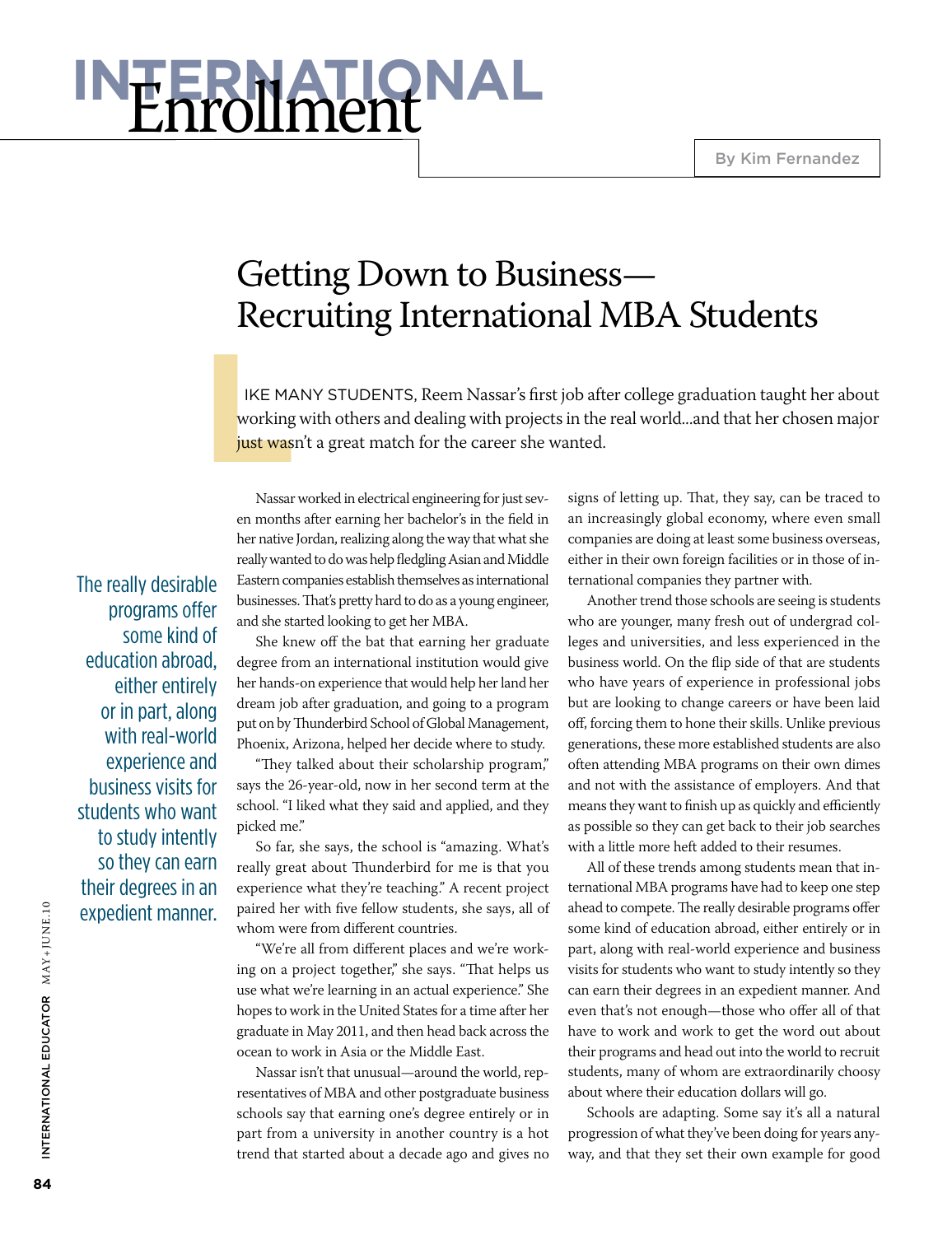business practices. Others say it hasn't been quite that simple, but that they're making changes to keep their international programs competitive. Those changes, they say, will be long term, and the industry hasn't stopped changing yet.

#### **Recruiting Students**

Thunderbird School of Global Management has been offering graduate degrees since 1966; there are no undergrad programs at the school. Its international MBA program started up in the late 1990s and now brings in about 325 students per year from all over the world.

"We see shifts and changes every year," says Jay Bryant, director of admissions and recruiting. "Right now, about 52 percent of our students are international. The largest representation of students in that group is from India, which makes sense when you consider its size and the importance they place on education. That's followed by students from Taiwan, China, and other countries from around the world."

Those students don't come to Thunderbird by magic. Bryant says he and his staff spend a good bit of time traveling the world to find and recruit qualified students to the program and explain to them why their school is best.

"Last year we visited more than 35 countries and attended more than 100 different types of events—fairs, expos, and attending smaller meetings," he says. "In fact, just between Labor Day and Thanksgiving, we did more than 100 of those."

Others tell a similar story. Liz Riley-Hargrove, associate dean of admissions, Duke University's Fuqua School of Business, says they're working harder than ever to attract students as well despite Duke's strong reputation for academic excellence.

"I always say there are 15 schools that consider themselves to be top 10," she says with a laugh. "The competition for the best students increases every single year among those schools, and that doesn't make my job any easier. We see some amazing people applying to our program."

She says that the biggest recruiting change she's seen in recent years has been an increased emphasis on nonacademic benefits.

"The trend that I've seen in the time I've been here is that it's not just about the academic credentials anymore," she says. "Students are looking for networking opportunities and the chance to build networking relationships. And it's a very personal decision. For students from other countries, coming to an environment like this means stepping outside of their comfort zones."

Many of those students, she says, are already outside of their normal routines even before they start looking for their MBA degrees. That's a result of the global downturn, she says, and contributes even more to the competitive nature of the education business.

"In our daytime programs, the majority of students are interested in making some kind of career shift," she says. "They're not looking for corporate sponsorship or tuition help from their current employers. The majority of the students coming into the program are self-funded."

Bryant tells a similar story. "We've been affected by the recession," he says. "Anyone who says they haven't is missing something. But one of the big differences between us and other schools is that we're very much a destination school—only five percent of our student body comes from Arizona."

The recession—and particularly the real estate market—took its toll. "With real estate upheavals, people had to ask themselves if they were comfortable picking up and moving to Arizona," he says. "The economy was on its way down last year, and people didn't feel comfortable that they'd have a job when two years came around. This year, early application trends are showing that we're back to prerecession numbers. There's a sense of optimism among students that they'll find a job when they graduate."

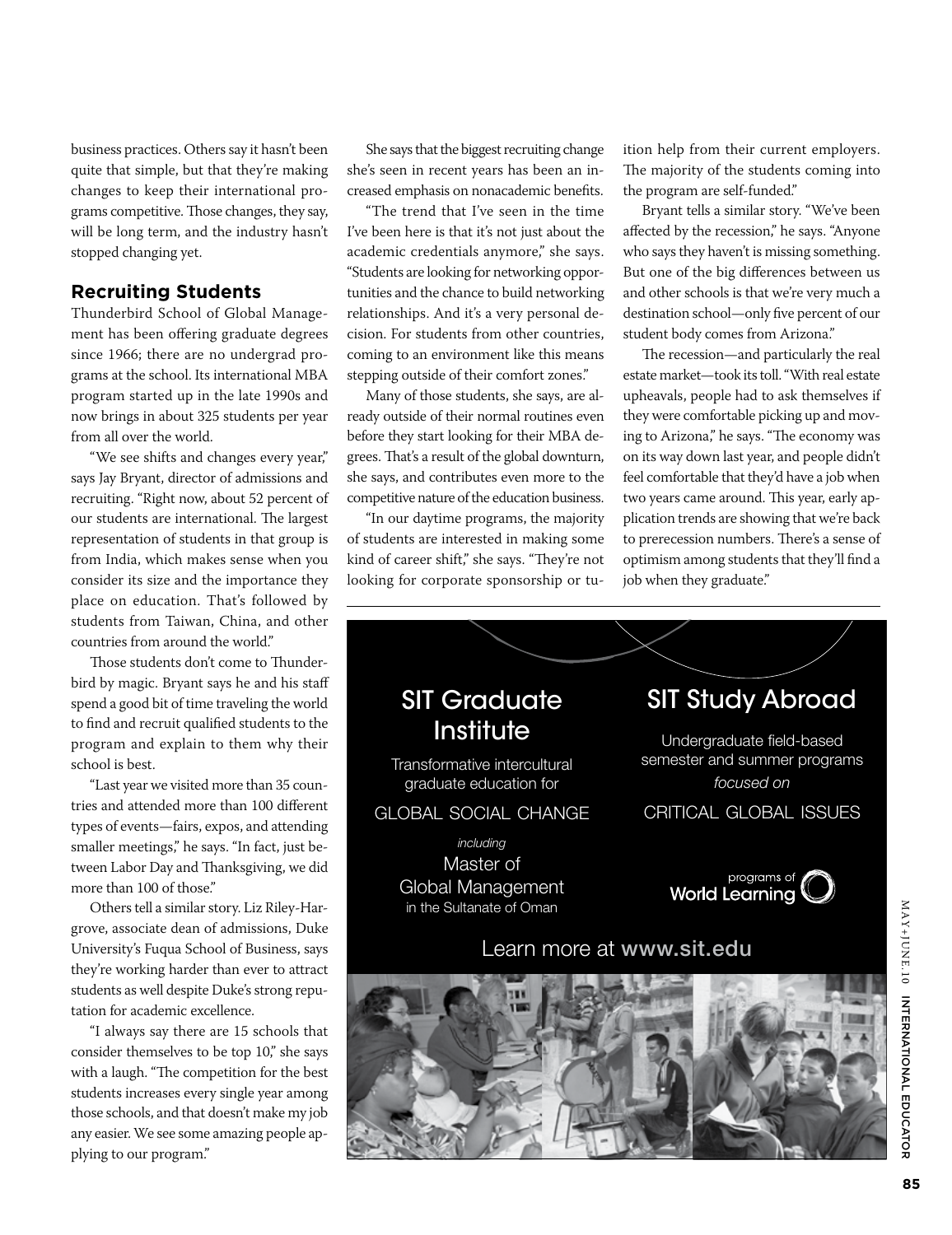## **Working Harder**

Gail Gershon, QS World MBA Tour, says Bryant's experience isn't unusual.

"It's been a bit of a struggle in recent years," she says of recruiting international students. "We see more schools worldwide who are traveling. They want to recruit U.S. students into their networks."

She says the global economic downturn has changed the way many schools think about the students coming into their programs. "Some of them have seen an increase, but they still have to struggle harder for their candidates," she says. And since more incoming students than ever are unemployed, competing for their education dollars is fierce.

"They are looking very carefully at the programs, at their benefits, and their placement," says Gershon.

One way universities are dealing with this is by establishing partnerships with schools

## **Is this the best undergraduate study abroad option in the world?**



### University of Essex

## Study Abroad at the University of Essex

- π A beautiful campus, just one hour from London
- π Based at Colchester, the UK's oldest recorded town
- π Courses in the arts, social sciences, law, business and science
- Guaranteed single room accommodation π
- π Top ten in the UK for teaching and research standards
- π Full year and part year programmes

Our students enjoy a safe and friendly campus, world class teaching & award winning facilities. Find out more at www.essex.ac.uk/studyabroad or contact the Study Abroad Office on: saoadmin@essex.ac.uk



in other countries, to enable their students to study abroad for a time without committing to a full year or two away from home.

The London Business School has established several such partnerships, enabling its students to travel, network, and learn in a number of different countries. Associate Dean Sabine Vinck says they've been quite successful.

"We have an executive MBA that's split between London and Dubai," she says. "The core courses are offered in Dubai, and then the students come to London for their electives. This is bringing the London Business School experience to Dubai." The school just finished up recruiting its fifth class for the program; each class has 50 to 75 students.

Before launching the London-Dubai program, The London Business School had established partnerships with schools in New York and Hong Kong. "Going to Dubai gave us a presence in the fourth biggest financial center in the world," says Vinck. Currently, the school's enrollment is largely diverse; only 9 percent of its students come from the United Kingdom.

"We have people from all over the world and we get really different perspectives because of that," says Vinck. "Our students learn different ways of doing business, and we have this special initiative. The nature of the school is to be global."

The New York partnership, with Columbia University, offers students the chance to travel across the Atlantic on a regular basis to get a feel for business in both countries. "Those students alternate between London and New York," says Vinck. "They do one month here and one month there, and studies must be done in both locations. But that's a great thing. They get access to portfolios from both countries and get this great network of students."

She says the setup is proving popular around the world.

"If you look at the rankings of graduate schools from the *Financial Times*, a lot of the top programs are collaborations between different schools," she says. "This is a realization that business is global. By and large, full-time MBA program applications go up